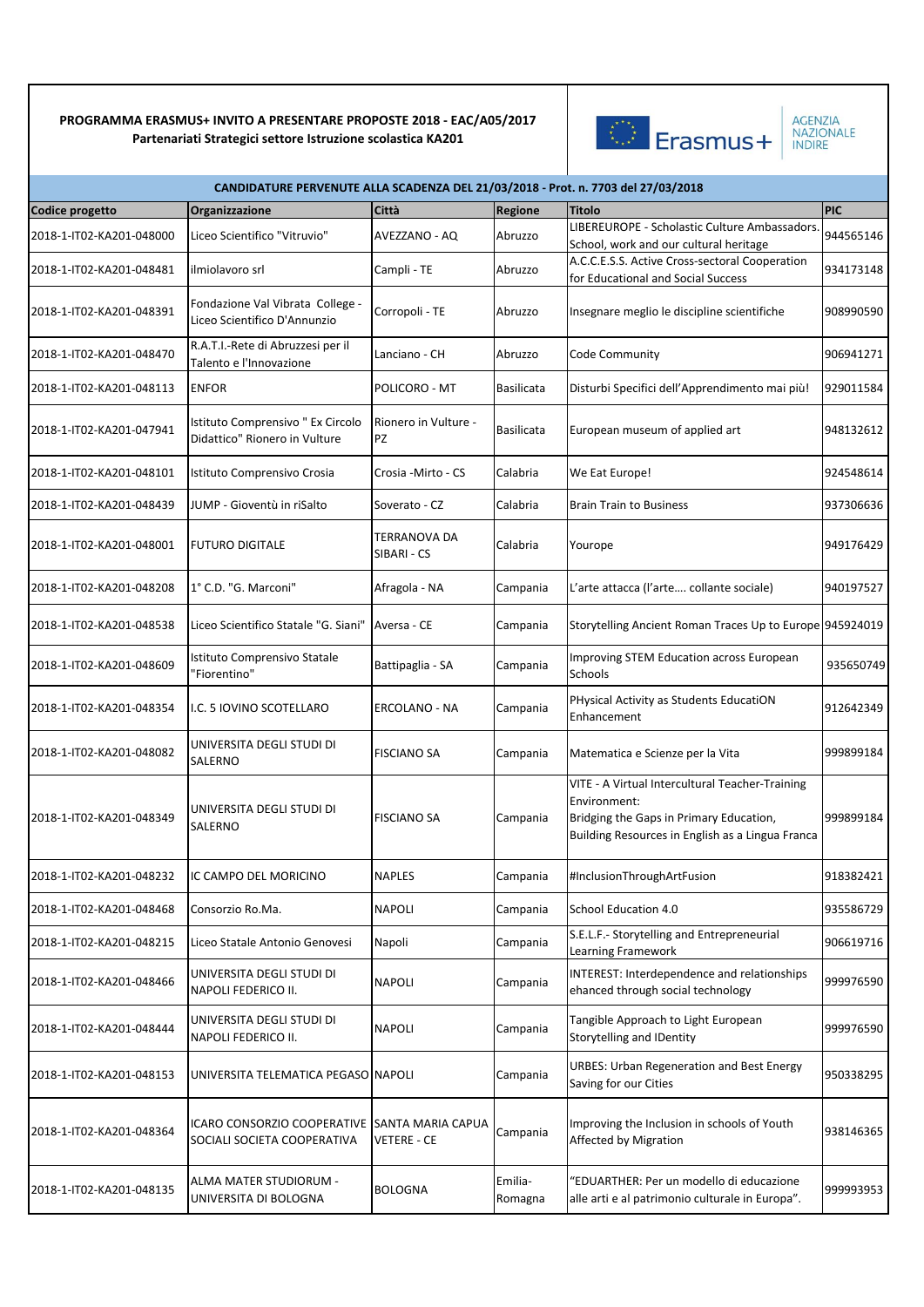

| CANDIDATURE PERVENUTE ALLA SCADENZA DEL 21/03/2018 - Prot. n. 7703 del 27/03/2018 |                                                                                        |                           |                              |                                                                                                                                                                                       |            |  |  |
|-----------------------------------------------------------------------------------|----------------------------------------------------------------------------------------|---------------------------|------------------------------|---------------------------------------------------------------------------------------------------------------------------------------------------------------------------------------|------------|--|--|
| <b>Codice progetto</b>                                                            | <b>Organizzazione</b>                                                                  | Città                     | <b>Regione</b>               | Titolo                                                                                                                                                                                | <b>PIC</b> |  |  |
| 2018-1-IT02-KA201-048036                                                          | ALMA MATER STUDIORUM -<br>UNIVERSITA DI BOLOGNA                                        | <b>BOLOGNA</b>            | Emilia-<br>Romagna           | PHILOEUDITOR. A NEW WAY TO STUDY<br><b>EUROPEAN LITERATURE</b>                                                                                                                        | 999993953  |  |  |
| 2018-1-IT02-KA201-048335                                                          | ASSOCIAZIONE ITALIANA PER L<br><b>ASSISTENZA AGLI SPASTICI</b><br>PROVINCIA DI BOLOGNA | <b>BOLOGNA</b>            | Emilia-<br>Romagna           | Skills & Knowledge on (Assistive) Technology in<br>Early Childhood Inclusive Education)                                                                                               | 998957023  |  |  |
| 2018-1-IT02-KA201-048385                                                          | IRECOOP EMILIA ROMAGNA SOC.<br>COOP.                                                   | Bologna                   | Emilia-<br>Romagna           | All-Inclusive School                                                                                                                                                                  | 943042828  |  |  |
| 2018-1-IT02-KA201-048003                                                          | <b>ISTITUTO DI ISTRUZIONE</b><br>SUPERIORE "GIORDANO BRUNO"                            | Budrio - BO               | Emilia-<br>Romagna           | Entrepreneurship Gamification Octalysis and<br>Vip24 for education                                                                                                                    | 930831401  |  |  |
| 2018-1-IT02-KA201-048287                                                          | Associazione per la pedagogia<br>steineriana: Scuola paritaria<br>"Maria Garagnani"    | Casteldebole -<br>Bologna | Emilia-<br>Romagna           | <b>Waldorf Special Needs</b>                                                                                                                                                          | 934797925  |  |  |
| 2018-1-IT02-KA201-048404                                                          | CENTOFORM S.R.L.                                                                       | Cento - FE                | Emilia-<br>Romagna           | <b>MIRABILIA</b>                                                                                                                                                                      | 915449141  |  |  |
| 2018-1-IT02-KA201-048559                                                          | comune di cento                                                                        | Cento - FE                | Emilia-<br>Romagna           | Eco-Terra: Environmental Studies in Natural<br>and Virtual Settings                                                                                                                   | 928307655  |  |  |
| 2018-1-IT02-KA201-048104                                                          | MONTETAURO COOPERATIVA<br><b>SOCIALE ARL</b>                                           | CORIANO - RN              | Emilia-<br>Romagna           | Building bridges between school and after-<br>school formal and informal services to avoid<br>educational drop out of foreign minors                                                  | 907369623  |  |  |
| 2018-1-IT02-KA201-048320                                                          | <b>Inclusion Key -APS</b>                                                              | Ferrara                   | Emilia-<br>Romagna           | Music And Literature Heritage for European<br>Release                                                                                                                                 | 917890243  |  |  |
| 2018-1-IT02-KA201-048323                                                          | ISTITUTO COMPRENSIVO N. 1<br>"GOVONI" FERRARA                                          | Ferrara                   | Emilia-<br>Romagna           | New Things through Old Knowledge                                                                                                                                                      | 913607111  |  |  |
| 2018-1-IT02-KA201-048467                                                          | SOCIETA' COOPERATIVA SOCIALE<br>CAMELOT A R.L.                                         | <b>FERRARA FE</b>         | Emilia-<br>Romagna           | educataMENTE - EDUCATional Activities to<br>foster the development of MEdia literacy and<br>critical thiNking Through participatory and<br>collaborative mEthodologies                | 936374951  |  |  |
| 2018-1-IT02-KA201-048536                                                          | Comune di Imola                                                                        | Imola - BO                | Emilia-<br>Romagna           | Boosting collaboration between libraries and<br>preschools: towards a narrative approach<br>supporting children's development goals in                                                | 932668484  |  |  |
| 2018-1-IT02-KA201-047998                                                          | IIS F. Alberghetti                                                                     | <b>IMOLA - BO</b>         | Emilia-<br>Romagna           | S.P.O.T. World (Studenti che si mettono in gioco<br>nel mondo)                                                                                                                        | 945407688  |  |  |
| 2018-1-IT02-KA201-047993                                                          | <b>COOPERATIVA SOCIALE CEIS</b><br><b>FORMAZIONE</b>                                   | MODENA                    | Emilia-<br>Romagna           | Mentoring to Empower Effective Teachers                                                                                                                                               | 989289906  |  |  |
| 2018-1-IT02-KA201-048241                                                          | UNIVERSITA DEGLI STUDI DI<br>MODENA E REGGIO EMILIA                                    | <b>MODENA</b>             | Emilia-<br>Romagna           | Activating a Human Rights Culture at Home, in<br>Education and at School - ARCHES                                                                                                     | 999840887  |  |  |
| 2018-1-IT02-KA201-048393                                                          | UNIVERSITA DEGLI STUDI DI<br><b>UDINE</b>                                              | <b>UDINE</b>              | Friuli-<br>Venezia<br>Giulia | Strengthening knowledge and competencies of<br>Nurse Managers for a Safe care environment                                                                                             | 999899281  |  |  |
| 2018-1-IT02-KA201-048474                                                          | I.C. ILARIA ALPI                                                                       | Ladispoli - RM            | Lazio                        | DeDu - Digital Education                                                                                                                                                              | 906767932  |  |  |
| 2018-1-IT02-KA201-048513                                                          | I.C. MARIANNA DIONIGI                                                                  | Lanuvio - RM              | Lazio                        | Insegnare nella classi multilingui                                                                                                                                                    | 906803434  |  |  |
| 2018-1-IT02-KA201-047995                                                          | Centro Informazione e Educazione<br>allo Sviluppo - CIES onlus                         | Roma                      | Lazio                        | Flipped World: the Flipped Classroom approach<br>to learn Natural and Environmental Sciences<br>and develop social and civic competences.                                             | 952761452  |  |  |
| 2018-1-IT02-KA201-047945                                                          | CONSIGLIO NAZIONALE DELLE<br><b>RICERCHE</b>                                           | <b>ROMA</b>               | Lazio                        | <b>ENTREPRENEURIAL EDUCATION THAT WORKS!</b><br>Creating a model for local entrepreneurial<br>education through sustainable partnerships<br>between secondary schools and chambers of | 999979500  |  |  |
| 2018-1-IT02-KA201-048342                                                          | CONSIGLIO NAZIONALE DELLE<br>RICERCHE                                                  | <b>ROMA</b>               | Lazio                        | APP to LEarn SIGN languageS                                                                                                                                                           | 999979500  |  |  |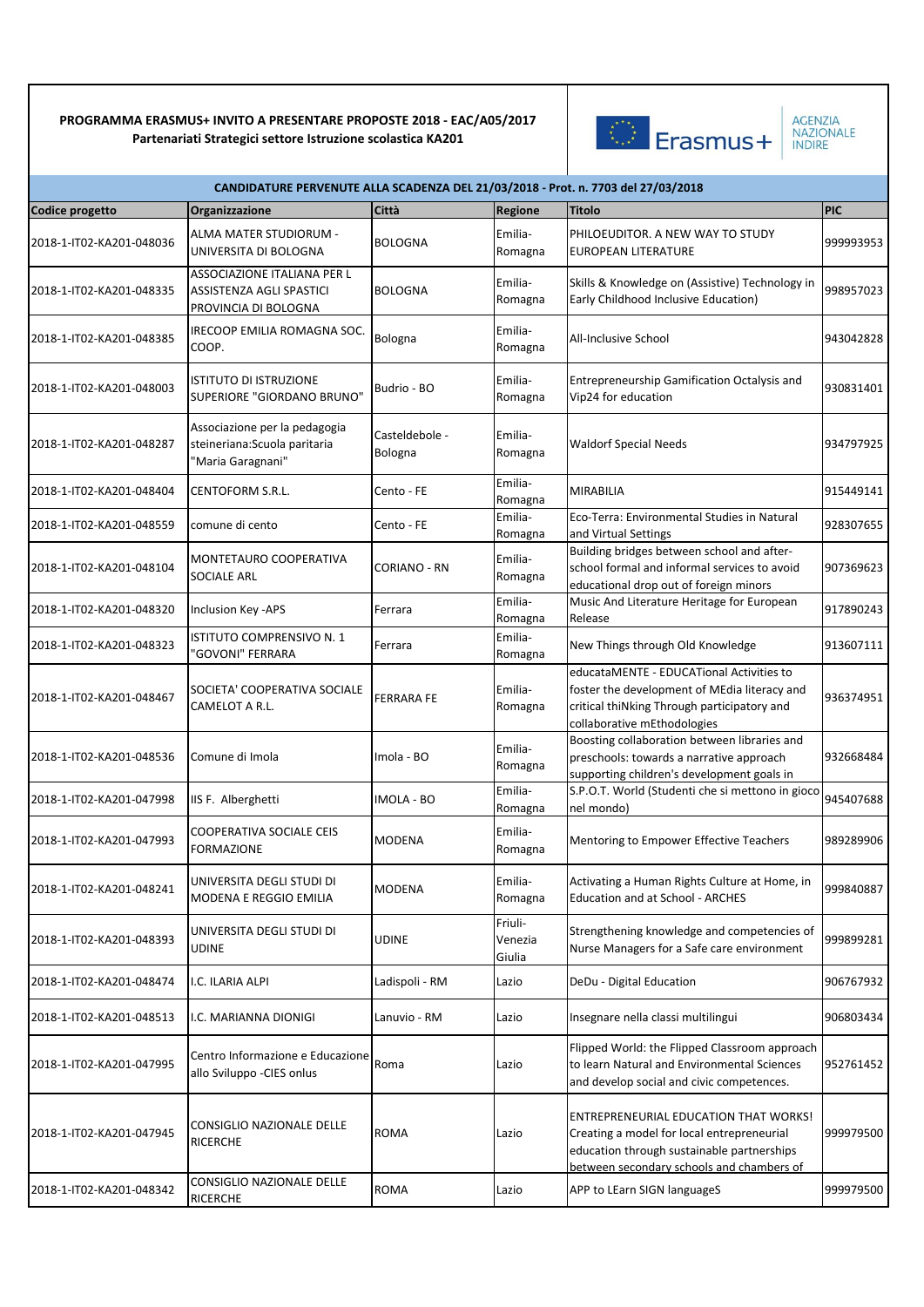

AGENZIA<br>NAZIONALE<br>INDIRE

| CANDIDATURE PERVENUTE ALLA SCADENZA DEL 21/03/2018 - Prot. n. 7703 del 27/03/2018 |                                                                                       |                    |           |                                                                                                                   |            |  |  |
|-----------------------------------------------------------------------------------|---------------------------------------------------------------------------------------|--------------------|-----------|-------------------------------------------------------------------------------------------------------------------|------------|--|--|
| Codice progetto                                                                   | <b>Organizzazione</b>                                                                 | Città              | Regione   | <b>Titolo</b>                                                                                                     | <b>PIC</b> |  |  |
| 2018-1-IT02-KA201-048471                                                          | CONSIGLIO NAZIONALE DELLE<br><b>RICERCHE</b>                                          | <b>ROMA</b>        | Lazio     | Enhancing Motivation towards Maths in early<br>childhood                                                          | 999979500  |  |  |
| 2018-1-IT02-KA201-048347                                                          | CONSIGLIO NAZIONALE DELLE<br><b>RICERCHE</b>                                          | <b>ROMA</b>        | Lazio     | Gender Equity in Science Education                                                                                | 999979500  |  |  |
| 2018-1-IT02-KA201-048386                                                          | CONSIGLIO NAZIONALE DELLE<br><b>RICERCHE</b>                                          | <b>ROMA</b>        | Lazio     | La consapevolezza sull'alimentazione sana<br>parte dalla scuola                                                   | 999979500  |  |  |
| 2018-1-IT02-KA201-048175                                                          | CONSIGLIO NAZIONALE DELLE<br><b>RICERCHE</b>                                          | <b>ROMA</b>        | Lazio     | Trigger the Competences - Build your<br>Communication                                                             | 999979500  |  |  |
| 2018-1-IT02-KA201-048066                                                          | Cooperativa Sociale Le Mille e una<br>notte a rl                                      | Roma               | Lazio     | Fiumi dell'Europa Solidale - Fleuves de l'Europe<br>Solidaire                                                     | 949836417  |  |  |
| 2018-1-IT02-KA201-048137                                                          | Istituto Comprensivo Fontanile<br>Anagnino                                            | <b>ROMA</b>        | Lazio     | E.S.S.E:N.C.E.- Entrepreneurial Skills in Schools<br>Education: Nurturing Citizenship and<br>Entrepreneurship     | 948201191  |  |  |
| 2018-1-IT02-KA201-048056                                                          | <b>ISTITUTO COMPRENSIVO MARCO</b><br><b>ULPIO TRAIANO</b>                             | <b>ROMA</b>        | Lazio     | Our Palette of thousand Flavors                                                                                   | 942336280  |  |  |
| 2018-1-IT02-KA201-048161                                                          | ISTITUTO MAGISTRALE STATALE<br><b>GIORDANO BRUNO</b>                                  | ROMA               | Lazio     | Eirene: using community learning paths to<br>tackle bullying                                                      | 913010561  |  |  |
| 2018-1-IT02-KA201-048047                                                          | <b>ISTITUTO TECNICO STATALE PER</b><br>IL TURISMO "CRISTOFORO<br>COLOMBO"             | <b>ROMA</b>        | Lazio     | Innovative teacher training social<br>entrepreneurship                                                            | 943913403  |  |  |
| 2018-1-IT02-KA201-048511                                                          | <b>LIM Srl Unipersonale</b>                                                           | <b>ROMA</b>        | Lazio     | We train with equity                                                                                              | 913843791  |  |  |
| 2018-1-IT02-KA201-048517                                                          | <b>ReBike ALTERmobility</b>                                                           | Roma               | Lazio     | Soft Mobility Integrated Learning in English and<br>Spanishand more!                                              | 941097881  |  |  |
| 2018-1-IT02-KA201-048472                                                          | Studiare Sviluppo srl                                                                 | Roma               | Lazio     | ODE - Open Data Education on Cohesion                                                                             | 927675215  |  |  |
| 2018-1-IT02-KA201-047942                                                          | <b>TOPNETWORK SPA</b>                                                                 | <b>ROMA</b>        | Lazio     | LEarning Sciences and Maths in Online<br>environment                                                              | 948734691  |  |  |
| 2018-1-IT02-KA201-048445                                                          | UNIVERSITA DEGLI STUDI DI<br>ROMA LA SAPIENZA                                         | <b>ROMA</b>        | Lazio     | Support teachers, educators and parents for<br>bilingual language development                                     | 999987745  |  |  |
| 2018-1-IT02-KA201-048475                                                          | UNIVERSITA DEGLI STUDI<br><b>GUGLIELMO MARCONI -</b><br><b>TELEMATICA</b>             | ROMA               | Lazio     | Meeting European Teachers for Inclusiveness<br>through Cultural heritage                                          | 972964418  |  |  |
| 2018-1-IT02-KA201-048217                                                          | WIDE Srl                                                                              | Roma               | Lazio     | <b>Fast Lane Training Model</b>                                                                                   | 997186773  |  |  |
| 2018-1-IT02-KA201-048491                                                          | ANTARES Società per lo Sviluppo<br>dei Sistemi Organizzativi a rl                     | Rome               | Lazio     | MELODY - MEthods for Learning Disorders in<br>Youth                                                               | 942364701  |  |  |
| 2018-1-IT02-KA201-048537                                                          | Arci Solidarietà Onlus                                                                | Rome               | Lazio     | A Participatory Approach in the Education<br>Environment to Overcome Discrimination of<br>young Roma on new media | 943111213  |  |  |
| 2018-1-IT02-KA201-048321                                                          | Associazione Euphoria                                                                 | Rome               | Lazio     | 3T - Training Teachers to Tackle disinformation                                                                   | 935366830  |  |  |
| 2018-1-IT02-KA201-048431                                                          | Associazione Euphoria                                                                 | Rome               | Lazio     | EUROPEAN PERSPECTIVES IN SCHOOL<br><b>EDUCATION</b>                                                               | 935366830  |  |  |
| 2018-1-IT02-KA201-048493                                                          | Europa InCanto Onlus                                                                  | Rome               | Lazio     | Europa InCanto - Educational Opera                                                                                | 909126972  |  |  |
| 2018-1-IT02-KA201-047943                                                          | Liceo ginnasio statale "Anco<br>Marzio"                                               | Rome               | Lazio     | Speak up your story                                                                                               | 946268078  |  |  |
| 2018-1-IT02-KA201-048469                                                          | <b>REPLAY Network</b>                                                                 | Rome               | Lazio     | Humanic                                                                                                           | 947986045  |  |  |
| 2018-1-IT02-KA201-048440                                                          | ORDINE DEGLI PSICOLOGI DELLA<br>LIGURIA                                               | <b>GENOVA</b>      | Liguria   | Time is You                                                                                                       | 913656290  |  |  |
| 2018-1-IT02-KA201-048274                                                          | UNIVERSITA DEGLI STUDI DI<br><b>GENOVA</b>                                            | <b>GENOVA</b>      | Liguria   | Focus on Students with Mathematics Learning<br>Disabilities - SMiLD                                               | 999976687  |  |  |
| 2018-1-IT02-KA201-048389                                                          | ASSOCIAZIONE FORMAZIONE<br>PROFESSIONALE DEL PATRONATO BERGAMO<br><b>SAN VINCENZO</b> |                    | Lombardia | MAKerspaces for INnovation in TEACHing<br>practices                                                               | 948235917  |  |  |
| 2018-1-IT02-KA201-048465                                                          | ISTITUTO TECNICO ECONOMICO<br>"ENRICO TOSI"                                           | Busto Arsizio - VA | Lombardia | The relevance of debate in the digital era                                                                        | 948507032  |  |  |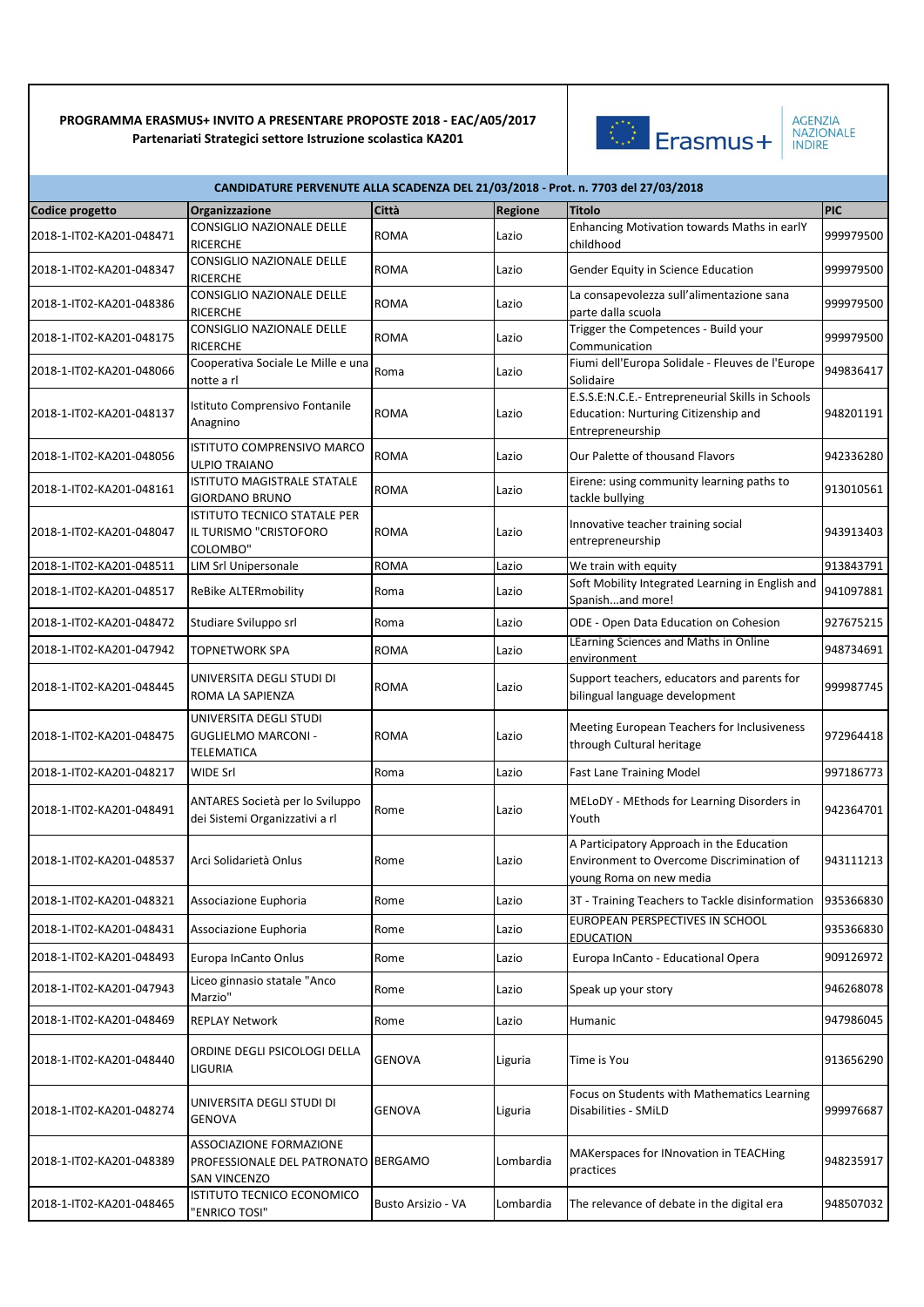

| CANDIDATURE PERVENUTE ALLA SCADENZA DEL 21/03/2018 - Prot. n. 7703 del 27/03/2018 |                                                                               |                                    |                                    |                                                                                          |            |  |  |
|-----------------------------------------------------------------------------------|-------------------------------------------------------------------------------|------------------------------------|------------------------------------|------------------------------------------------------------------------------------------|------------|--|--|
| Codice progetto                                                                   | Organizzazione                                                                | Città                              | Regione                            | <b>Titolo</b>                                                                            | <b>PIC</b> |  |  |
| 2018-1-IT02-KA201-048190                                                          | I.C.Castiglione 1                                                             | Castiglione delle<br>Stiviere - MN | Lombardia                          | TiM-Tongue - Tutor in mother tongue                                                      | 906830012  |  |  |
| 2018-1-IT02-KA201-048122                                                          | PIA FONDAZIONE DI VALLE<br><b>CAMONICA ONLUS</b>                              | <b>MALEGNO - BS</b>                | Lombardia                          | MATE: Maths Abilites Triggered in Europe                                                 | 913880651  |  |  |
| 2018-1-IT02-KA201-048233                                                          | ISTITUTO TECNICO ECONOMICO<br><b>TECNOLOGICO ANDREA</b><br><b>MANTEGNA</b>    | Mantova                            | Lombardia                          | <b>EVERY BREATH WE TAKE</b>                                                              | 909667165  |  |  |
| 2018-1-IT02-KA201-048446                                                          | UNIVERSITA TELEMATICA E-<br>CAMPUS                                            | NOVEDRATE CO                       | Lombardia                          | European Heritage Networking                                                             | 940572044  |  |  |
| 2018-1-IT02-KA201-047994                                                          | Fondazione Le Vele                                                            | Pavia                              | Lombardia                          | TEACH-PAIR-SHARE: Peer teaching and tutoring<br>in CLIL                                  | 950936106  |  |  |
| 2018-1-IT02-KA201-048345                                                          | Istituto Tecnico Commerciale<br>Statale " Gino Zappa "                        | Saronno - VA                       | Lombardia                          | Innovative Teaching for Inclusive Schools                                                | 909677253  |  |  |
| 2018-1-IT02-KA201-048535                                                          | ENTE DI FORMAZIONE SACRA<br><b>FAMIGLIA</b>                                   | Seriate - BG                       | Lombardia                          | EuroWork for Young Entrepreneurs                                                         | 930002827  |  |  |
| 2018-1-IT02-KA201-048184                                                          | UNIVERSITA POLITECNICA DELLE<br><b>MARCHE</b>                                 | ANCONA                             | Marche                             | innovative educational ROBOtics strategies for<br>PrImary SChool ExperienceS             | 999866689  |  |  |
| 2018-1-IT02-KA201-048207                                                          | UNIVERSITA DEGLI STUDI DI<br>CAMERINO                                         | CAMERINO - MC                      | Marche                             | <b>GUIDING SCHOOLS - Improving quality</b><br>standards for guidance and career learning | 999845737  |  |  |
| 2018-1-IT02-KA201-048042                                                          | Co.meta srl uni personale                                                     | FANO - PU                          | Marche                             | Developing Maker-based Learning paths in class<br>to prevent early school leaving        | 917410481  |  |  |
| 2018-1-IT02-KA201-048043                                                          | Liceo Nolfi-Apolloni                                                          | Pesaro e Urbino                    | Marche                             | <b>Cyclepaths Riding App</b>                                                             | 908259792  |  |  |
| 2018-1-IT02-KA201-048366                                                          | LICEO STATALE "ENRICO MEDI"                                                   | SENIGALLIA - AN                    | Marche                             | Jr. Water Manager                                                                        | 921664222  |  |  |
| 2018-1-IT02-KA201-048318                                                          | SITD Società Italiana<br>Tossicodipendenze                                    | Cuneo                              | Piemonte                           | Prevenzione delle forme di dipendenza<br>attraverso l'educazione emotiva                 | 910688284  |  |  |
| 2018-1-IT02-KA201-048002                                                          | I.I.S. MICHELE BUNIVA                                                         | PINEROLO - TO                      | Piemonte                           | <b>SCRIPTA VOLANT</b>                                                                    | 947518311  |  |  |
| 2018-1-IT02-KA201-048072                                                          | Istituto Comprensivo Saluzzo                                                  | Saluzzo - CN                       | Piemonte                           | Sing in Tune ovER thE bOrders                                                            | 906793249  |  |  |
| 2018-1-IT02-KA201-048139                                                          | CONSORZIO PER LA RICERCA E L<br><b>EDUCAZIONE PERMANENTE</b><br><b>TORINO</b> | TORINO                             | Piemonte                           | Theatre in Mathematics                                                                   | 999635926  |  |  |
| 2018-1-IT02-KA201-048473                                                          | <b>IIS Albert Einstein</b>                                                    | Torino                             | Piemonte                           | <b>Back To Europe</b>                                                                    | 942721079  |  |  |
| 2018-1-IT02-KA201-048186                                                          | Istituto Professionale Statale Albe<br>Steiner                                | Turin                              | Piemonte                           | Digital skilled Teachers Acting for Higher and<br><b>Inclusive Education</b>             | 947034863  |  |  |
| 2018-1-IT02-KA201-048428                                                          | UNIVERSITA DEGLI STUDI DEL<br>PIEMONTE ORIENTALE AMEDEO<br>AVOGADRO           | VERCELLI                           | Piemonte                           | Bridge employment and training for sustainable<br>and responsible young entrepreneurs    | 999905392  |  |  |
| 2018-1-IT02-KA201-048482                                                          | UNIVERSITA DEGLI STUDI DI<br><b>TRENTO</b>                                    | TRENTO                             | Provincia<br>Autonoma di<br>Trento | Inclusive ChiLdhood edUcation supporteD by<br>multimEdia and Digital storytelling        | 999841954  |  |  |
| 2018-1-IT02-KA201-047952                                                          | ICS FALCONE BORSELLINO BARI                                                   | BARI                               | Puglia                             | SEEDS - Growing seeds to enhance the<br>environmental awareness at school                | 912808607  |  |  |
| 2018-1-IT02-KA201-047997                                                          | Istituto Paritario "A. Volta"                                                 | Bari                               | Puglia                             | Tourism and Culture in a SMART city                                                      | 940586691  |  |  |
| 2018-1-IT02-KA201-048441                                                          | liceo Scientifico Leonardo da Vinci Bisceglie - BT                            |                                    | Puglia                             | Robotics and environment                                                                 | 940973721  |  |  |
| 2018-1-IT02-KA201-048387                                                          | Sinergia Società Cooperativa<br>Sociale                                       | Bitonto - BA                       | Puglia                             | LinKommunity                                                                             | 948550100  |  |  |
| 2018-1-IT02-KA201-048514                                                          | ISTITUTO COMPRENSIVO "DON<br>BOSCO"                                           | GROTTAGLIE - TA                    | Puglia                             | SCHOOL LIKE A MUSEUM, MUSEUM LIKE A<br><b>SCHOOL</b>                                     | 946250909  |  |  |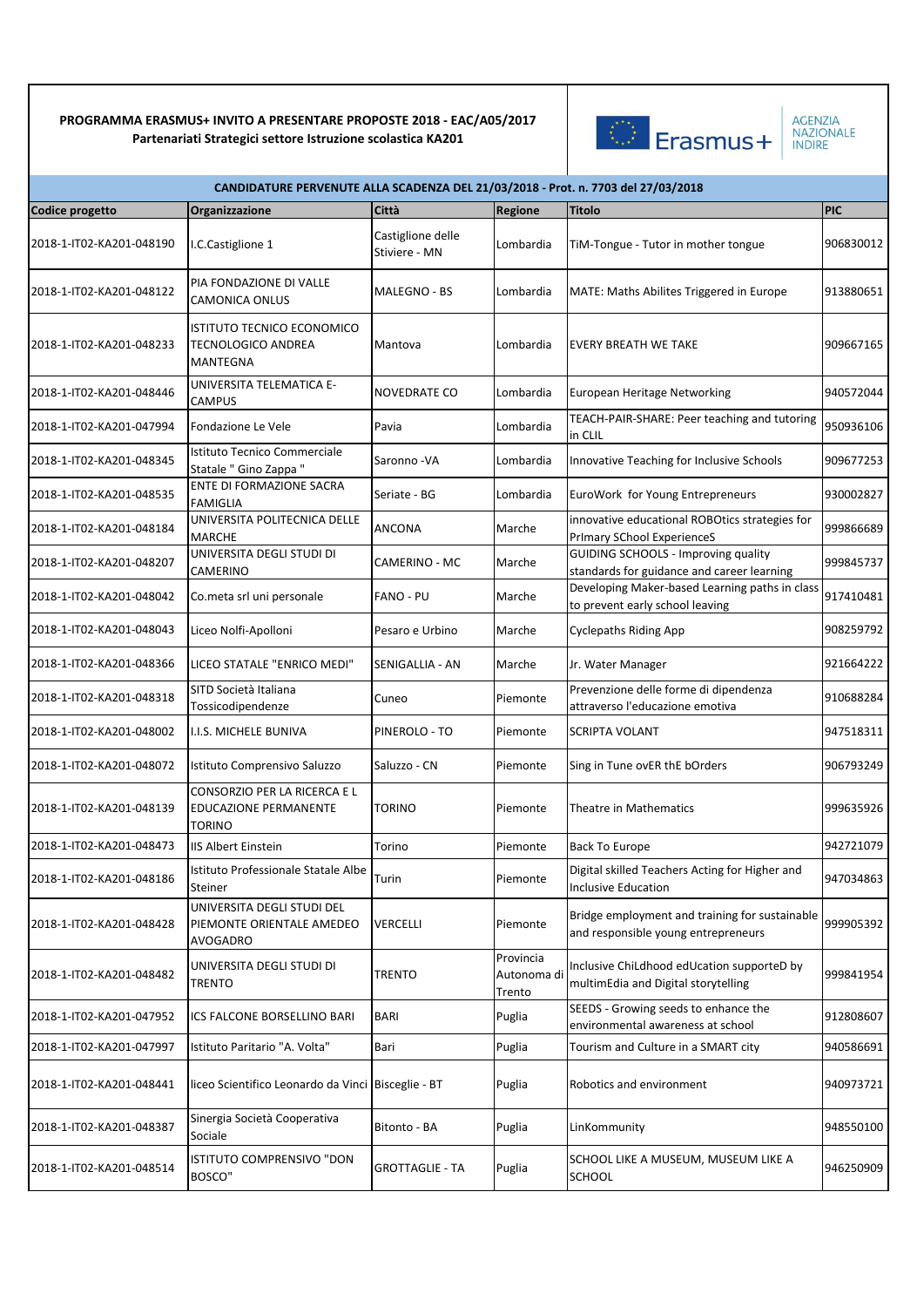

| <b>AGENZIA</b>   |  |
|------------------|--|
| <b>NAZIONALE</b> |  |
| <b>INDIRE</b>    |  |

|                          | CANDIDATURE PERVENUTE ALLA SCADENZA DEL 21/03/2018 - Prot. n. 7703 del 27/03/2018 |                                  |          |                                                                                                                                         |            |  |  |
|--------------------------|-----------------------------------------------------------------------------------|----------------------------------|----------|-----------------------------------------------------------------------------------------------------------------------------------------|------------|--|--|
| Codice progetto          | Organizzazione                                                                    | Città                            | Regione  | <b>Titolo</b>                                                                                                                           | <b>PIC</b> |  |  |
| 2018-1-IT02-KA201-048558 | ISISS "G. T. Giordani"                                                            | <b>MONTE</b><br>SANT'ANGELO - FG | Puglia   | Service Learning: Il Potere della Partecipazione<br>Giovanile                                                                           | 944614325  |  |  |
| 2018-1-IT02-KA201-048399 | Istituto di Istruzione Superiore<br>"Adriano Olivetti"                            | Orta Nova - FG                   | Puglia   | T.U.BE Taste Union, be citizen                                                                                                          | 925341686  |  |  |
| 2018-1-IT02-KA201-048262 | Petit Pas                                                                         | Trani - BT                       | Puglia   | <b>School Gardens</b>                                                                                                                   | 925222376  |  |  |
| 2018-1-IT02-KA201-048148 | Istituto di Istruzione Superiore<br>'G.A. Pischedda"                              | BOSA - OR                        | Sardegna | Entrepreneurial Skills & Environmental<br>Awareness: Today's Challenges, Bridges for the<br>Future                                      | 946833685  |  |  |
| 2018-1-IT02-KA201-048319 | Istituto Tecnico Economico e<br>Tecnologico "Girolamo Caruso"                     | Alcamo - TP                      | Sicilia  | Social Inclusion Management - SIM                                                                                                       | 931583442  |  |  |
| 2018-1-IT02-KA201-048048 | PRISM - PROMOZIONE<br>INTERNAZIONALE SICILIA -<br><b>MONDO</b>                    | <b>ENNA EN</b>                   | Sicilia  | Promoting architectural education and<br>community engagement in children's lives                                                       | 947328191  |  |  |
| 2018-1-IT02-KA201-048353 | IV Istituto Comprensivo "S.<br>Quasimodo" Floridia (SR)                           | Floridia - SR                    | Sicilia  | The power of theatre in education                                                                                                       | 945886286  |  |  |
| 2018-1-IT02-KA201-048483 | Liceo Scientifico e Linguistico<br>"E.Vittorini" Gela                             | Gela - CL                        | Sicilia  | Young Out (of) Home                                                                                                                     | 944018745  |  |  |
| 2018-1-IT02-KA201-048118 | Istituto Superiore Minutoli                                                       | Messina                          | Sicilia  | G.A.M.E. Gamification Activities to Make<br><b>Entrepreneurs</b>                                                                        | 942614864  |  |  |
| 2018-1-IT02-KA201-048163 | ICS Francesca Morvillo                                                            | Monreale - Palermo               | Sicilia  | We little XXI century explorers  ready to map<br>and code our territory                                                                 | 949344142  |  |  |
| 2018-1-IT02-KA201-048442 | <b>CENTRO PER LO SVILUPPO</b><br>CREATIVO DANILO DOLCI ONLUS<br>ASSOCIAZIONE      | PALERMO                          | Sicilia  | Preventing Radicalism through Critical Thinking<br>Competences                                                                          | 944654774  |  |  |
| 2018-1-IT02-KA201-048371 | UNIVERSITA DEGLI STUDI DI<br>PALERMO                                              | PALERMO                          | Sicilia  | Children's Voices for a new human Space                                                                                                 | 999734284  |  |  |
| 2018-1-IT02-KA201-048369 | <b>ISTITUTO DI ISTRUZIONE</b><br>SUPERIORE "MARIO RAPISARDI"<br>PATERNO'          | PATERNO' - CT                    | Sicilia  | A TASTE OF HOME: REDISCOVERING HERITAGE<br>VIA WORK BASED LEARNING                                                                      | 946427255  |  |  |
| 2018-1-IT02-KA201-048236 | Istituto Comprensivo G. Nosengo                                                   | Petrosino - TP                   | Sicilia  | Garden Reuse Actions for Sustainable Schools                                                                                            | 944614034  |  |  |
| 2018-1-IT02-KA201-048542 | Istituto Comprensivo "A.Manzoni"                                                  | <b>RAVANUSA - AG</b>             | Sicilia  | SID (Sport Innovation Disability)                                                                                                       | 906520582  |  |  |
| 2018-1-IT02-KA201-048539 | <b>CESIE</b>                                                                      | <b>TRAPPETO - PA</b>             | Sicilia  | Inspiring Next Generation of Girls through<br>Inclusive STEM in Primary Education                                                       | 949677628  |  |  |
| 2018-1-IT02-KA201-048288 | C.D. "Teresa Di Calcutta"                                                         | Tremestieri - CT                 | Sicilia  | From Music to Knowledge                                                                                                                 | 944785239  |  |  |
| 2018-1-IT02-KA201-048447 | Alpha British Centre srl                                                          | Arezzo                           | Toscana  | CLIL "4" ALL - New methodology through<br><b>Experimental Didactics</b>                                                                 | 906931862  |  |  |
| 2018-1-IT02-KA201-048443 | Liceo Scientifico Statale<br>'Francesco Redi" - Arezzo                            | Arezzo                           | Toscana  | <b>STEMachines Project</b>                                                                                                              | 940350690  |  |  |
| 2018-1-IT02-KA201-048187 | <b>OXFAM ITALIA ONLUS</b>                                                         | <b>AREZZO</b>                    | Toscana  | Online gaming and Digital tools to promote the<br>asylum seekers Integration and increase<br>awareneSS amongst schools of the refugees' | 973820443  |  |  |
| 2018-1-IT02-KA201-048316 | Co&So                                                                             | Firenze                          | Toscana  | <b>EDucation and Digital Cultural LABoratory</b>                                                                                        | 922496094  |  |  |
| 2018-1-IT02-KA201-048541 | <b>ISTITUTO TECNICO PER IL</b><br>TURISMO MARCO POLO                              | Firenze                          | Toscana  | Sottosopra: L'innovazione delle scuole per<br>l'inclusione                                                                              | 939306873  |  |  |
| 2018-1-IT02-KA201-048128 | UNIVERSITA DEGLI STUDI DI<br><b>FIRENZE</b>                                       | Florence                         | Toscana  | Healthy Students are Successful Students                                                                                                | 999895789  |  |  |
| 2018-1-IT02-KA201-048098 | ISISS Cicognini Rodari                                                            | Prato                            | Toscana  | Building Bridges: a European Melting Pot                                                                                                | 940394728  |  |  |
| 2018-1-IT02-KA201-048360 | Gruppo Sbandieratori Sansepolcro Sansepolcro - AR                                 |                                  | Toscana  | CHERISH - Cultural Heritage Education to<br>Reinforce youth engagement and Improve                                                      | 907116453  |  |  |